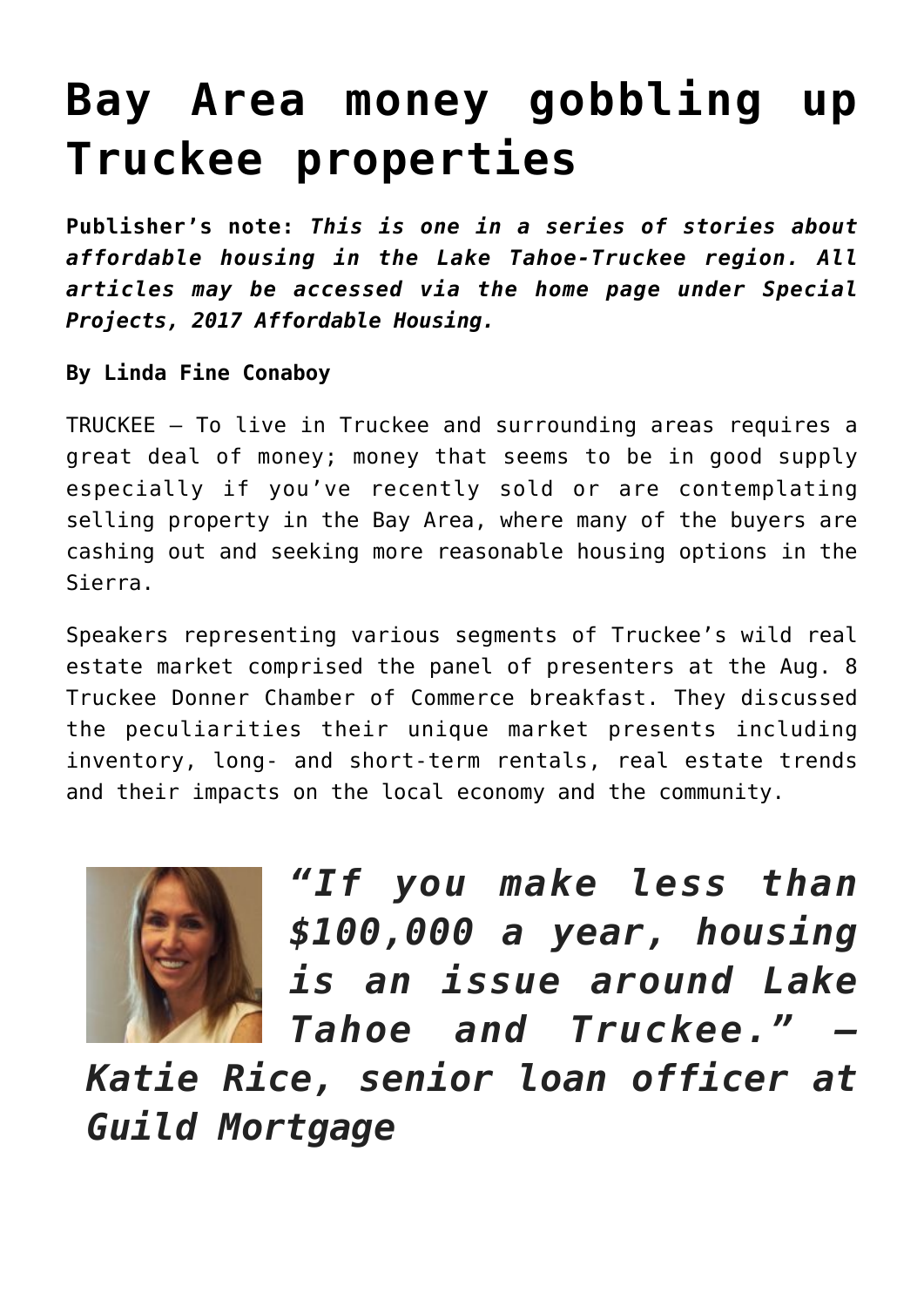The cost of housing took up big slices of air time as well it should since the median price of a home in the area is now \$585,000, compared to \$549,000 in 2016.

Affordable housing issues are numerous, said Matt Hansen, owner/broker of Tahoe Truckee Homes and the panel's moderator.

Sam Drury, president of the Tahoe Sierra Board of Realtors and broker/owner of Padden Properties, agreed and noted Truckee has more full-time residents now than Lake Tahoe, although this hasn't always been the case. The way Drury sees it, Truckee has become a far more stable area, garnering the lion's share of buyers who mostly hail from the Bay Area.

"If you're a second-home buyer and flush with cash, you really don't worry about price," he said. "Tahoe is Fantasy Land for Californians. Fifty percent of my deals last year were cash. It's a very different world up here."

He added that as far as he can see, price is not an object to these consumers. "People are flush. That's a really odd thing. They can spend, and want to spend [sometimes] more than \$3 million. These customers are the life blood of our community. It's the way it is, there's nothing else I can say."

But this scenario can leave the local who's looking for a reasonably priced family home out of the running.

A second-home owner purchasing a house priced at about \$527,000 can expect an average monthly payment of \$2,700, said Katie Rice, senior loan officer at Guild Mortgage. "Locals can't afford this, and with so much cash floating around, sellers usually will take the cash offer. It's a struggle, but cash offers are easier."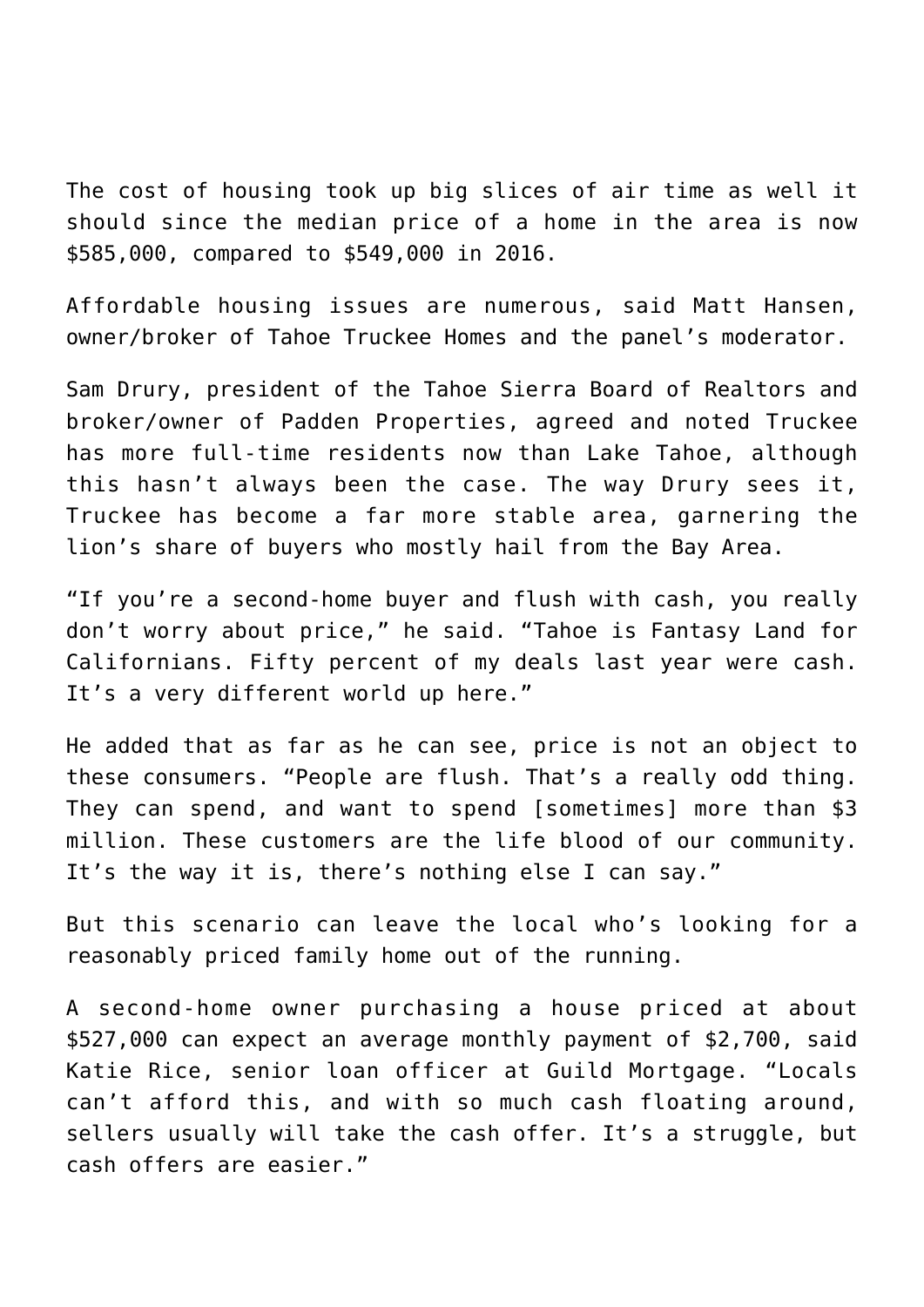

Houses are not affordable for the average worker in Truckee. Photos/Linda Fine Conaboy

Starter homes in Truckee remain solidly within the \$400,000 to \$500,000 range, causing some to look for housing in Reno and elsewhere. "But there's a big affordable housing problem in Reno too," Rice said.

Even if people can find an affordable home in Truckee, other expenses can ruin monthly budgets, especially when you consider that many pay up to \$1,000 in childcare costs, not to mention food, utilities and other monthly essentials.

And the picture becomes even more dismal as Rice paints a grim scenario describing costs that can be incurred on a \$407,000 "starter home," which includes a 20 percent down payment. She said the base monthly payment pencils at \$1,600, but with the addition of taxes, insurance and other fees the final monthly figure comes in at \$2,124.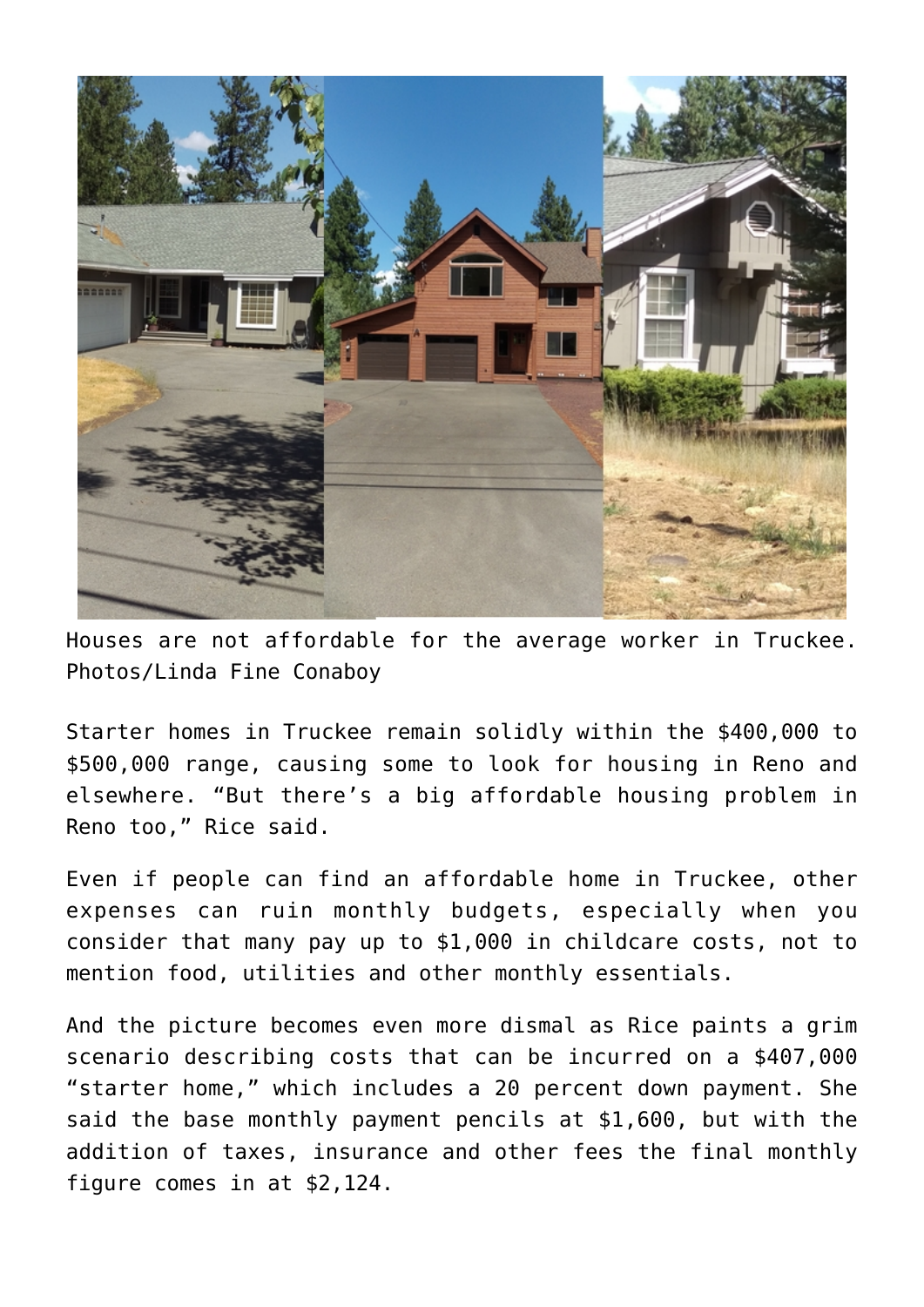"No one's doubting we have a problem here," declared Jim Winterberger, partner and president at Tahoe Getaways. "But business is good and housing prices are high here because this is a cool place to be."

Winterberger added that solutions to the dilemma need to include housing pockets such as Martis Camp, Shafer's Mill and Northstar.

"As the long-term rental pool shrinks, it's forcing people out of the market—this is affecting Truckee as a community." He added, "As an investor, you need to put at least 50 percent down and you need a long-term tenant. If not, it can be a challenge."

Chiming in, Drury alluded to the number of unknowns yet to be discovered. "The Bay Area is an economic engine running the problem and it's on full throttle now; but there it costs a ton to buy a house. The excess money might be being sucked up by the high cost of living. Californians need to be reminded about how wonderful we are," he laughed.

An audience member asked why there are so few multi-family dwellings in the region. The answer from the panel: it's expensive and hard to get financing and insurance.

"We're all dealing with really tight margins," Rice said. "Even if investors have emotional ties to Truckee, they still have to make money."

In addition, Rice added, "We need to figure out how to keep our work force here. People in our community are not connecting the dots about housing. If someone has to commute from Grass Valley or even Fernley, you can reach a point of diminishing returns.

"I don't think there's one solution, it will take everyone working together to solve this. If you make less than \$100,000 a year, housing is an issue around Lake Tahoe and Truckee."